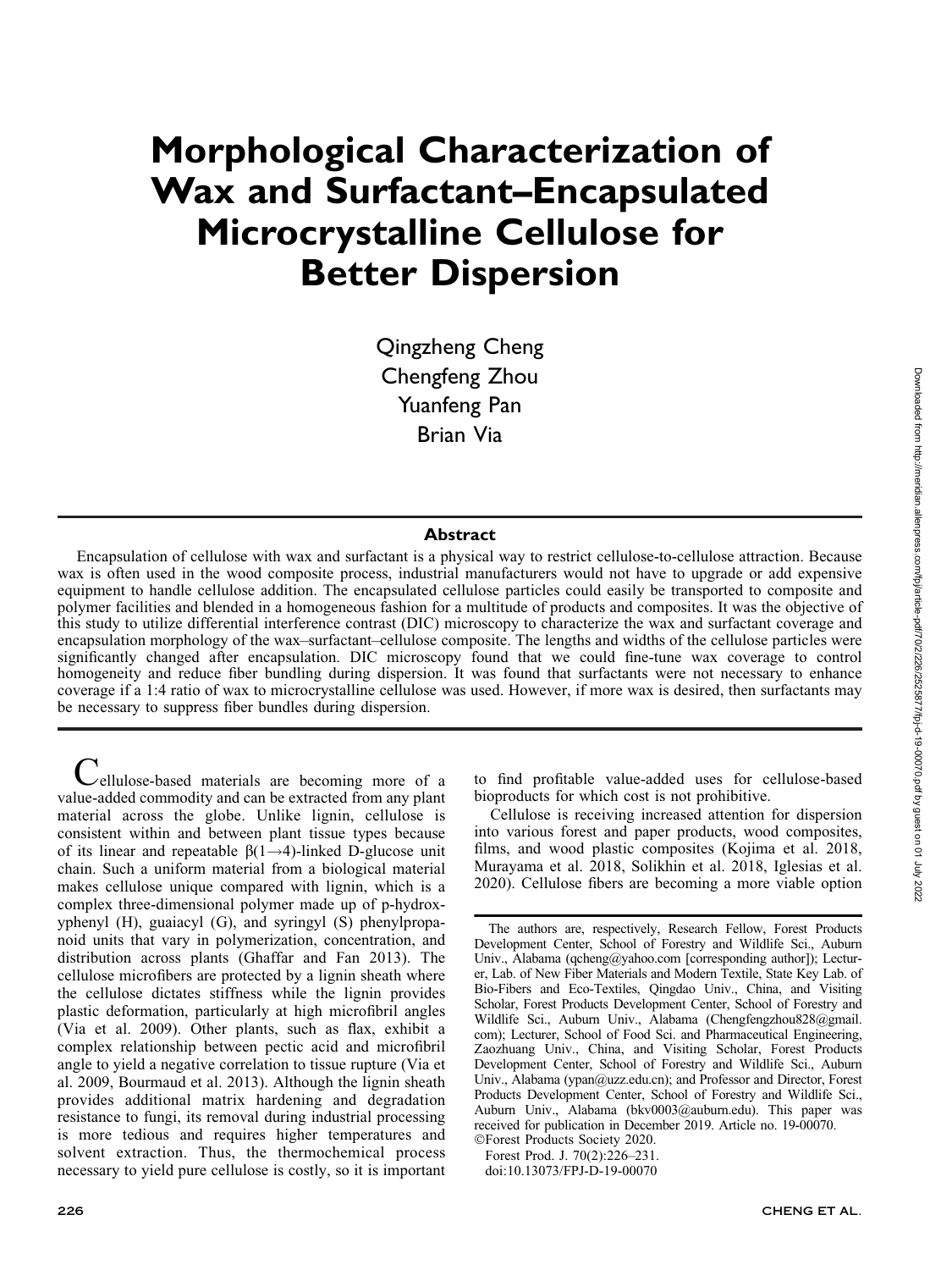for polymer and wood composites. The modulus of the fiber can be as high as 100 to 130 GPa when measured at the nanoscale and 40 GPa when tested in films (Cheng and Wang 2008, Dai et al. 2013, Dufresne 2013). Cellulose can be processed to microcrystalline or nanoscale size and be placed in various polymer and wood composites. Poly(vinyl alcohol) was reinforced with ultrasonically treated cellulose to make biodegradable nanocomposites through film casting (Cheng et al. 2009). Others placed cellulose and nanocellulose into phenol-formaldehyde (Veigel et al. 2012) and wood-based composites (Arta-Obeng et al. 2012) with significant gains in modulus. However, when larger microcrystalline cellulose was placed in particleboard, gains in modulus were not observed. In fact, the addition of cellulose resulted in a reduction in modulus. It was postulated that the rupture at the cellulose–adhesive interface was due to differences in springback between cellulose, wood, and the adhesive matrix on press release (Arta-Obeng et al. 2012). It was also seen that cellulose dispersion during blending was difficult because of cellulose-to-cellulose affinity. Modification for better hydrophobicity has been a common method to assist in dispersion (Missoum et al. 2013), but other ways could also be helpful.

Encapsulation of cellulose with wax is a physical way to restrict cellulose-to-cellulose attraction (Pan et al. 2014). Because wax is often used in the wood composite process at around 1 percent (wt/wt) loadings, industrial manufacturers would not have to upgrade or add expensive equipment to handle cellulose addition. The encapsulated cellulose particles could easily be transported to composite and polymer facilities and blended in a homogeneous fashion for a multitude of products and composites. However, because wax coverage would restrict bonding between the cellulose and polymer or adhesive, thin layers that can melt and flow during processing may be important. Incomplete coverage may also be beneficial in that the encapsulated portion of cellulose would provide a bulking effect and make it difficult for groups of cellulose fibers to agglomerate. Yet the exposed portion of cellulose could be available for bonding to the polymer or adhesive matrix and used for polymer reinforcement (Pan et al. 2016a, 2016b). Ways to microscopically characterize such coverage and morphology are important steps toward the development and application of encapsulated cellulose.

Differential interference contrast (DIC) microscopy has been available for some time, but recent improvements in performance and cost make it a new analytical tool for the characterization of cellulose-based fibers (Peter et al. 2003). DIC utilizes polarized light beams that concurrently illuminate a thin tissue or particle with two perpendicular light beams, resulting in a three-dimensional appearance on a two-dimensional plane (Rojas et al. 2009). Visually, there is a shadow effect in which the topography of the cellulose particle can be enhanced through shadow contrasting. This allows for better estimation of wax coverage during cellulose encapsulation, while general image analysis tools can be employed to understand the shape morphology of the cellulose–wax composite. Compared with scanning electron microscopy (SEM) and atomic force microscopy, the advantages of DIC microscopy include easier operation, lower cost, and that it can be used for larger samples (up to hundreds of microns) and is suitable for wax–microcrystalline cellulose (MCC) encapsulation characterization.

The objective of this article was to utilize DIC microscopy to characterize the wax encapsulation morphology of the wax– cellulose composite. A new encapsulation method was demonstrated that is simple and cheap for industrial processing (Pan et al. 2014, 2016a, 2016b). Relationships between recipe formulation and morphology will be explored to determine the different recipes that would be necessary to achieve a given morphology. This work can help yield optimal recipes for a desired coverage and encapsulation shape of wax–cellulose composites that incorporate wax-covered cellulose into polymer- and wood-based composites.

## Materials and Methods

## Materials

Paraffin wax was purchased from Gulf Oil Corporation (USA). Two surfactants (Span 60 and Tween 40) were purchased from VWR Chemical Company (USA). MCC was purchased from VWR Chemical and has an average diameter of 90 um.

# Cellulose capsulation

The cellulose particles were capsulated with wax and mixtures of surfactants and wax, respectively, in this study. The components of the three encapsulated cellulose with wax and mixtures of surfactants and wax are shown in Table 1. The ratio of the two surfactants (span:Tween  $= 7:3$ ) was chosen because it was the best ratio to make small wax spheres in order to improve cellulose capsulation, since smaller wax spheres can make thinner layers on the cellulose surfaces, and the ratio of surfactants and wax of 1:20 was used for the mixture (Pan et al. 2014). The process to capsulate the MCC particles using wax and mixtures was a modified microcapsule synthesis method (Pan et al. 2014). Briefly, the wax and mixtures were mixed with the MCC particles while maintaining the temperature at  $70^{\circ}$ C with continuous mechanical stirring. The wax or mixtures were placed in a beaker and then stirred at 1,000 rpm for 5 minutes and melted completely at 708C. Then cellulose particles were added with different ratios (Table 1) to the above mixtures with stirring at 1,000 rpm for 10 minutes. Finally, the temperature was decreased to room temperature with stirring at 300 rpm.

# Morphology measurement and data analysis

All the final products were observed by an optical microscope (BX 53; Olympus, USA) under regular light mode and DIC mode. The Olympus BX53 provides advanced modularity to suit a variety of observation styles, such as bright field, phase contrast, fluorescence, DIC, and polarized light, and features four objectives:  $\times 4$ ,  $\times 10$ ,  $\times 40$ , and  $\times 100$ . SEM (EVO 50VP; Zeiss, Germany) was also used to confirm the images obtained by DIC. ImageJ software (National Institutes of Health 2019) was used to measure the length and width of the uncoated MCC and encapsulated MCC particles. One hundred particles were selected and measured from each group. The particles were from hundreds of images that were similar, as shown in Figure 1. The coverage of wax or wax and surfactant (WS)

Table 1.—Components of the three encapsulated cellulose with wax and mixtures of surfactants and wax.

| Components <sup>a</sup> | Group A | Group B | Group C |
|-------------------------|---------|---------|---------|
| W:MCC(W:M)              | 1:2     | 1:3     | 1:4     |
| WS:MCC (WS:M)           | 1:2     | 1:3     | 1:4     |

<sup>a</sup> MCC = microcrystalline cellulose; W = wax; WS = wax and surfactant.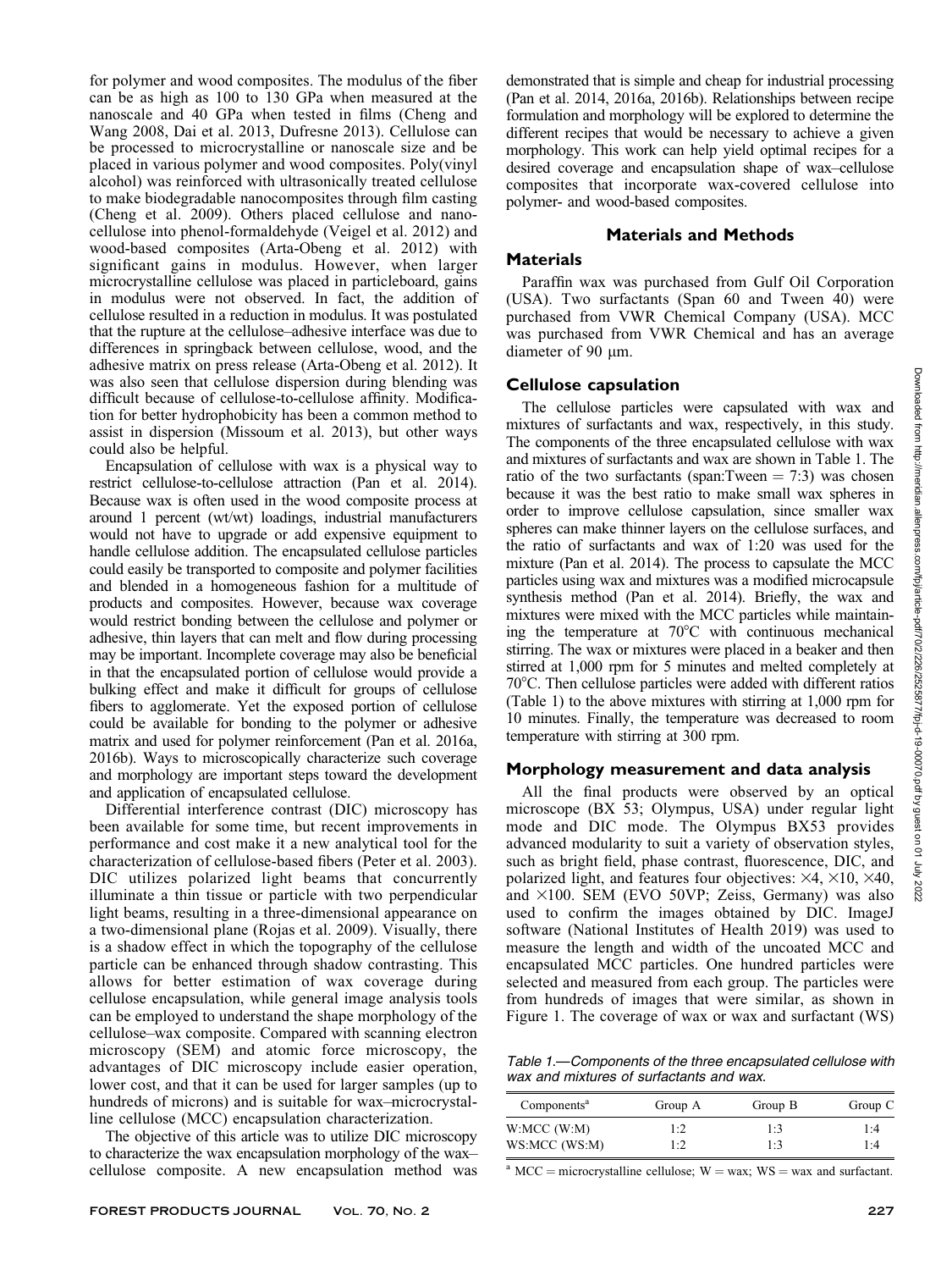

Figure 1.—Images of uncoated microcrystalline cellulose (MCC) (a, b), wax-coated MCC (c, d), and wax and surfactant–coated MCC (e, f) from regular light microscopy (a, c, and e) and differential interference contrast light microscopy (b, d, and f).



Figure 2.—Scanning electron microscopy images of (A) wax (W)-coated microcrystalline cellulose (MCC) and (B) wax and surfactant (WS)–coated MCC.



Figure 3.—Changes of lengths and widths of microcrystalline cellulose (MCC) particles before and after coating with wax (W) and wax and surfactant (WS).

mixtures was observed from the DIC images and divided into four groups: nonencapsulated (no coating materials on single MCC particles), partly encapsulated (only part of the single MCC particles covered by coating materials), fully encapsulated (single MCC particles wholly covered by coating materials), and bundle encapsulated (two or more MCC particles partly or wholly covered by coating materials). The coverage percentages of the untreated MCC and encapsulated MCC particles were calculated and compared. Analysis of variance ( $\alpha = 0.05$ ) was used to examine differences between the samples (*t* tests).

#### Results and Discussion

#### Image comparisons using DIC, regular light microscopy, and SEM

Figure 1 shows images of uncoated MCC, wax-coated MCC, and WS-coated MCC from regular light microscopy (a, c, and e) and DIC light microscopy (b, d, and f), provided that DIC images had better visible features than those from light microscopy. Figure 2 shows SEM images of waxcoated MCC and WS-coated MCC, which showed the differences in wax coverage and particle size and indicated that wax-coated MCC (Fig. 2A) had more particle bundles than WS-coated MCC (Fig. 2B).

## MCC length and width changes after coating with wax and WS

Figure 3 shows the length and width changes of MCC particles after coating with wax and WS. All the lengths of coated MCC were significantly longer than those of uncoated MCC ( $P < 0.05$ ), except WS:M = 1:4, which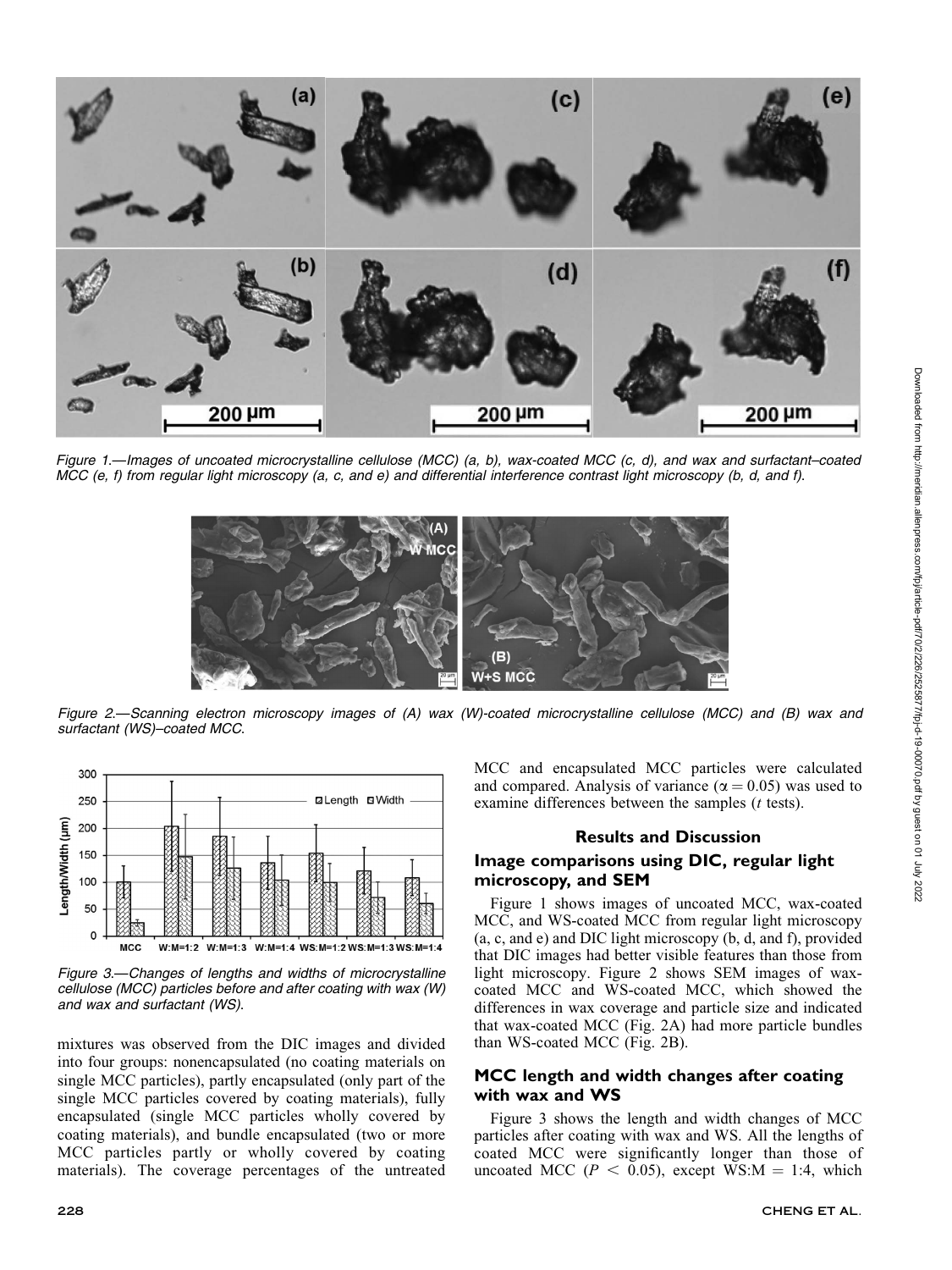

Figure 4.—Length and width distributions of microcrystalline cellulose (MCC) particles before and after coating with wax (W) and wax and surfactant (WS).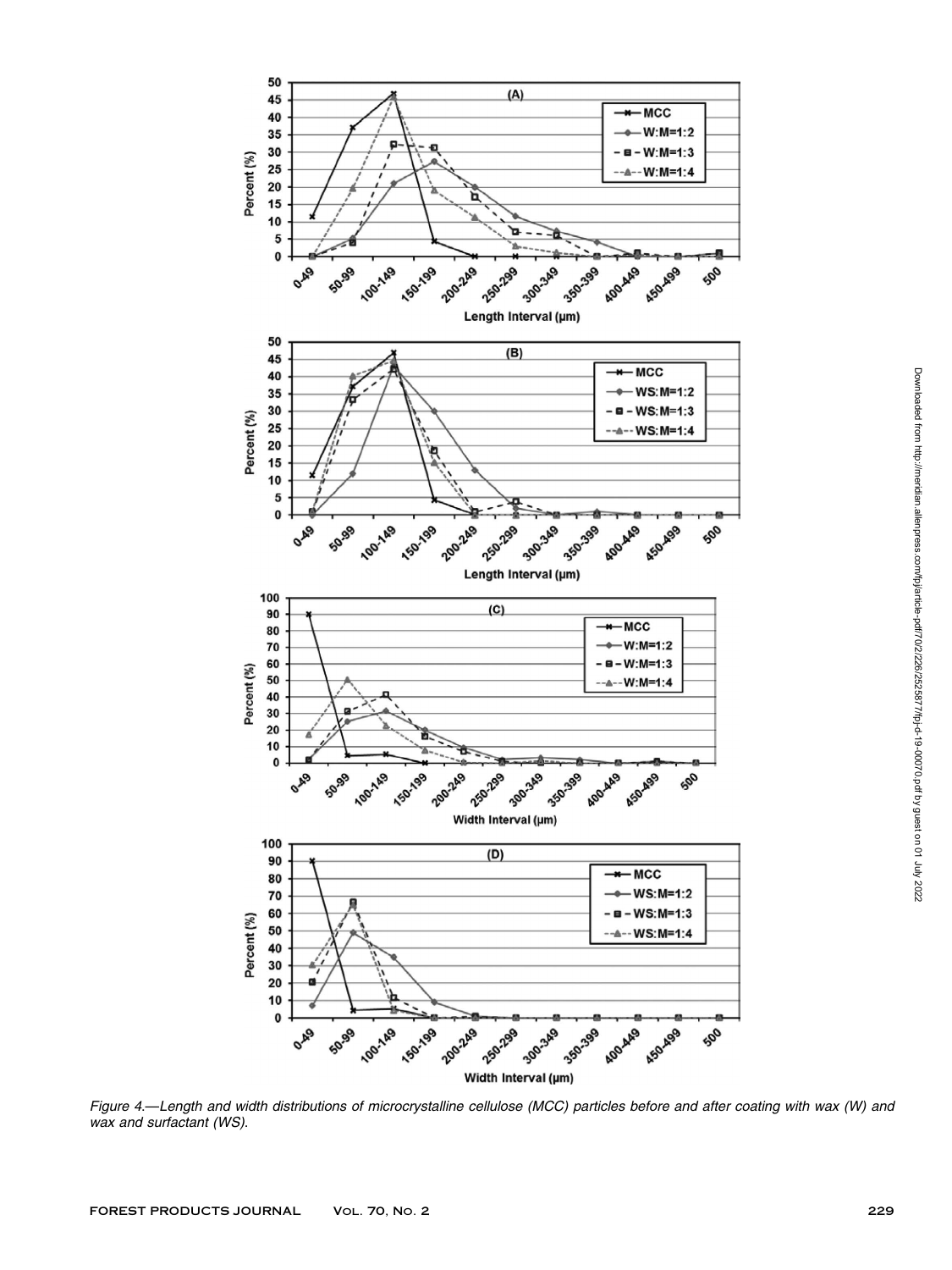has a P value of 0.046. This difference indicated that the coatings extended the MCC particles and/or that the coated MCC particles were MCC bundles, as shown in Figures 1 and 2. Similar to the lengths, the widths of coated MCC were significantly larger than those of uncoated MCC ( $P <$ 0.05). For both wax-coated and WS-coated MCC particles, the lengths and widths were nearing the uncoated MCC lengths and widths along with the wax and WS loading decreasing, respectively. WS-coated MCC particles had lower lengths and widths compared with those of the waxcoated MCC with corresponding wax or WS ratios, which indicated that the surfactant helped the wax disperse on the MCC surfaces, and WS-coated MCC (Fig. 2B) had fewer bundles than wax-coated MCC (Fig. 2A; Pan et al. 2014). Therefore, the lengths and widths of the particles were significantly changed after encapsulation due to the wax or the mixture covered on the particle surfaces and particle bundles.

## Length and width distributions of wax-coated and WS-coated MCC particles

The length (Figs. 4A and 4B) and width (Figs. 4C and 4D) distributions of MCC particles before and after coating with wax and WS are shown in Figure 4. All the lengths of coated MCC were significantly longer than those of uncoated MCC. The more wax (Fig. 4A) or WS (Fig. 4B) was used, the longer the particles/bundles obtained, and the median values (100 to 149) were closer to those of uncoated MCC. However, the length distribution of WS-coated particles had smaller median length values and narrower ranges (Fig. 4B) compared with those of wax-coated MCC (Fig. 4A). This illustrates again that the surfactant helped the wax disperse on the MCC surfaces and WS-coated MCC since surfactant makes smaller wax spheres, which can make thinner layers on the cellulose surfaces and improve cellulose capsulation. The width distributions of coated MCC (Figs. 4C and 4D) had similar changing trends to the length distributions, and WS-coated MCC particles had smaller median width values and narrower ranges (Fig. 4D) compared with those of wax-coated MCC (Fig. 4C).

## Coverages of wax and WS on MCC particles

Figure 5 shows the coverages of wax (Fig. 5A) and WS (Fig. 5B) on the coated MCC particles. When more wax was used (W:M or WS: $M = 1:2$ ), there were fewer nonencapsulated and more bundle-encapsulated MCC particles. When less wax was used (W:M or WS: $M = 1:4$ ), there were more nonencapsulated MCC particles and many more fully-encapsulated, but fewer bundle-encapsulated particles, which could be a benefit for the particle dispersion in the composite materials. According to these ratios and MCC and wax additions to the designed composites, an optimized W:M or WS ratio can be calculated before the encapsulated MCC particles are made.



Figure 5.—Coverages of (A) wax (W) and (B) wax and surfactant (WS) on microcrystalline cellulose (MCC) particles.